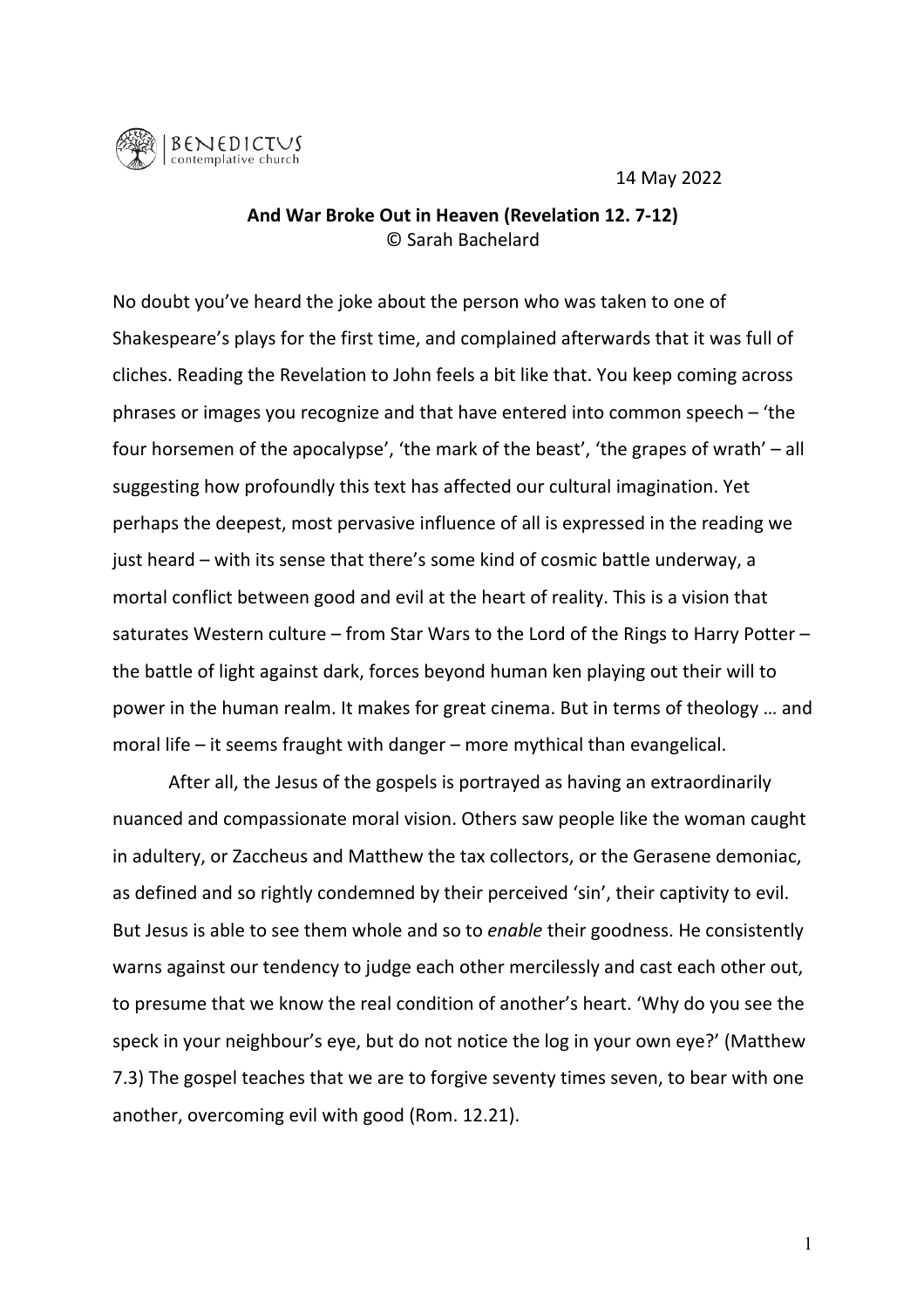The vision of Revelation, by contrast, seems dangerously 'black and white', evil **versus** good more than evil *transformed* by good. Theologically, this seems to dignify 'evil' with its own existence  $-$  underpinning too dualistic a view of reality. And morally – well, once we've identified us as 'good' and them as 'evil', there's nothing we're not justified doing to defeat them in the name of God. Thus, as terrified civilians in Ukraine were fleeing Russian bombs, the head of the Russian Orthodox Church in Moscow, Patriarch Kirrill, was justifying the invasion as a 'holy war'. Ukraine, he said, has sold its soul to Western libertinism, shown by its tolerance of homosexuality and its hosting of a Gay Pride Parade. The fight, therefore, is not only against NATO, Kirrill said, but against darker, diabolical powers: 'We have entered into a struggle that has not a physical, but a metaphysical significance'.<sup>1</sup> Likewise, QAnon conspiracy theorists, persuaded that a Satanic cabal in government, the media and 'the deep state' is secretly running the world while engaged in child sex trafficking and cannibalism, feel themselves justified in violent action to overthrow those deemed involved. The vision of a war in heaven seems, even now in the  $21^{st}$ century, all too readily translated into the willingness to wage spiritually justified war on earth. The whole imaginary seems corrupting and immature.

Or so it does, at first. But as I've sat with this some more, I wonder. In particular, I wonder about the significance of Revelation's sense of the depth and reality of evil in our world. Think again of the war in Ukraine, and the horrific stories emerging of gang rape perpetrated by Russian soldiers on women and men, girls and boys; the mass graves of tortured, murdered civilians. Or think of data reported this week showing that the world's biggest fossil fuel firms, such as ExxonMobil and Gazprom, are quietly planning scores of so-called 'carbon bomb' oil and gas projects. These are projects that would drive the climate way beyond internationally agreed temperature limits. These companies are effectively placing 'multibillion-dollar bets

N.N. Trakakis, 'Is Orthodoxy Finished?' https://www.abc.net.au/religion/trakakis-ukraine-is-orthodoxyfinished/13815854, 28 March 2022.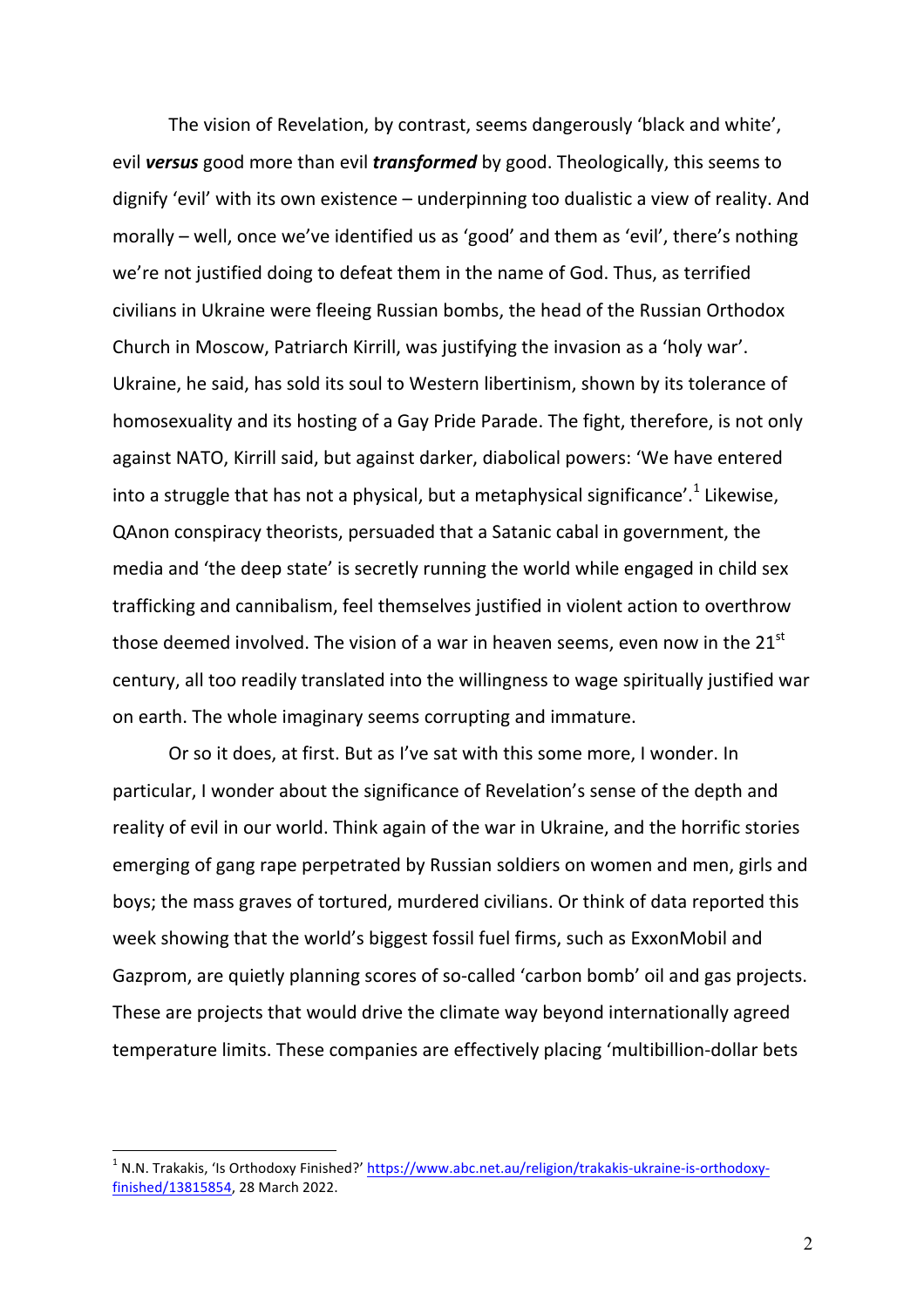against humanity halting global heating'.<sup>2</sup> A leading climate justice activist in the UK describes these plans as 'a brutal calculation that the interest of fossil fuel giants and their billions in profit is more important than the lives of people who are overwhelmingly black, brown and poor.'

I suggested earlier that Revelation's vision of a war in heaven of good against evil can seem dangerously 'black and white' as compared with what looks like the more reconciling, transforming moral vision of the gospels. Yet it's true there are choices and actions, ways of being, that are utterly incompatible with goodness, love and truth. They are not just wrong or misguided but qualitatively, implacably, wilfully opposed. And maybe part of what the book of Revelation demands is that we not be so squeamish and liberal-minded as to fail to acknowledge the scale and reach of mercilessness and brutality at work in our world, and thus fail to recognise the courage, commitment and fierceness necessary if goodness is to endure and prevail.

And if something like this is true, then two questions I think become key. The first is, what are the markers or the signs of 'evil'? What really is irreducibly opposed to good and so unable to be tolerated? Patriarch Kirrill and the rest of us clearly see this differently – so how do we discern what truly is of God and what can never be? According to our passage, that which is opposed to God, 'who is called the Devil and Satan', is characterised as 'the deceiver of the whole world' (Rev. 12.9). He's also said to be an 'accuser'; he accuses people 'day and night before our God', rather than pleading for them, interceding for them, being on their side. In other words, and unlike Christ, the ancient serpent wants the worst for them, for his work is to destroy. 

When he is thrown down to earth, the text imagines the serpent pursuing a woman – who may be understood as Mary, the mother of Jesus and the mother of the church: 'Then from his mouth', our passage continues, 'the serpent poured water like a river after the woman, to sweep her away with the flood. But the earth came

<sup>&</sup>lt;sup>2</sup> Investigation undertaken by a global team of Guardian environment reporters working with analysts and academics uncovering data. https://www.theguardian.com/environment/ng-interactive/2022/may/11/fossilfuel-carbon-bombs-climate-breakdown-oil-gas, 11 May 2022.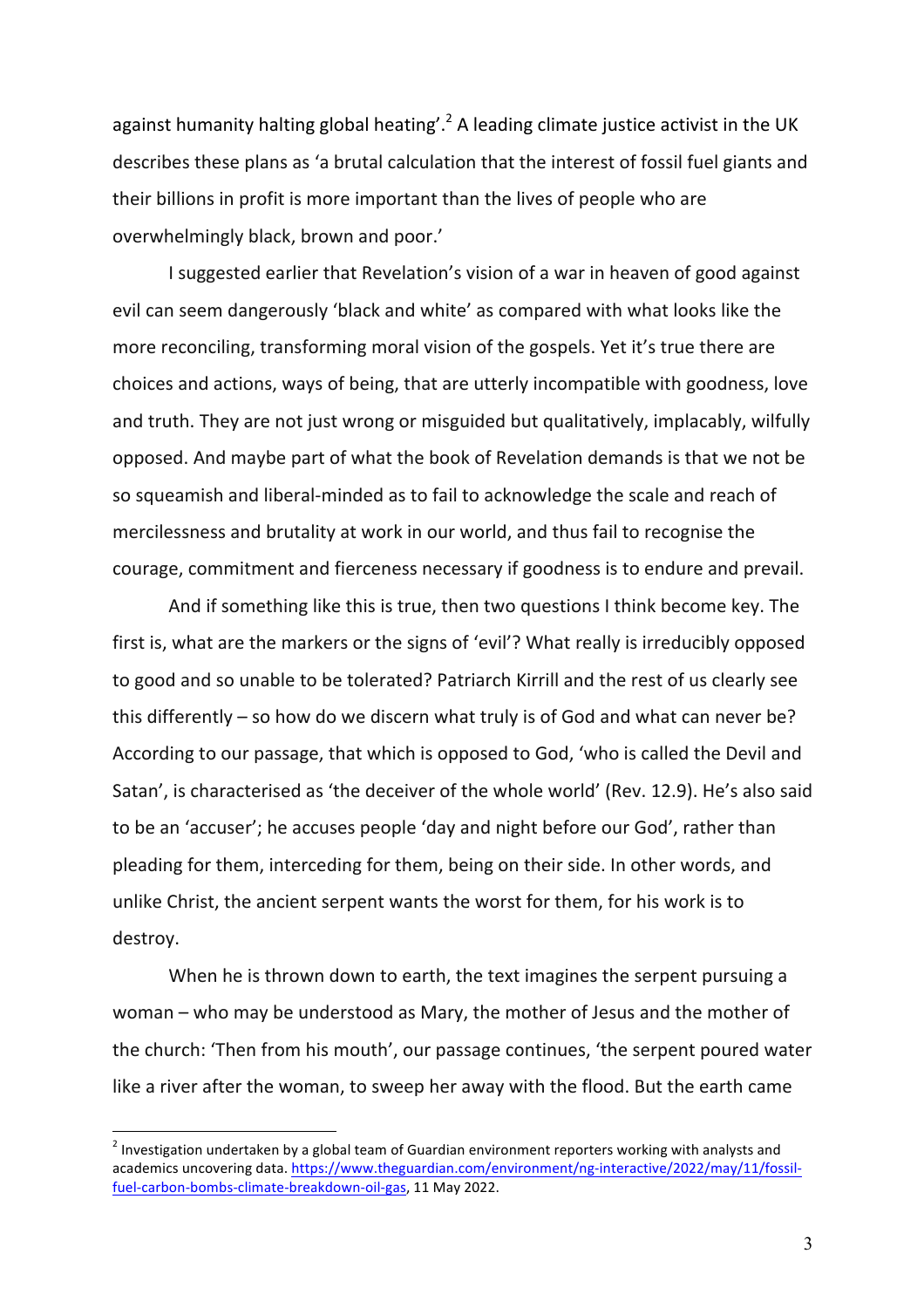to the help of the woman, it opened its mouth and swallowed the river that the dragon had poured from his mouth' (Rev. 12.15-16). Writes commentator Peter Llewellyn: 'In the symbolism of John's vision, the persecution of the church takes the form of an attempted reversal of Noah's flood and Moses' crossing of the Red Sea'. Where God has dried up the flood and parted the waters to enable life, Satan sends the waters out again to consume creation and the people of God. But note how the earth acts to swallow up what he pours out, for ultimately 'the earth is the Lord's, and everything in it'.<sup>3</sup> If we ask what, according to the book of Revelation, are the markers, the signs of the evil that is ultimately irreconcilable with God, the answer comes: it's deception, it's accusation without mercy, it's heedless destruction  $-$  in a word, de-creation.

And this leads us to the second key question  $-$  how may this evil be overcome? In the vision of Revelation, it's clear evil cannot ultimately win. 'The dragon and his angels' have already been defeated and there's no longer any place for them in heaven, in reality. Any residual conflict we experience is penultimate  $-$  a consequence, so the text imagines, of diabolical frustration and the knowledge 'that his time is short'. But how has this victory been won? Why is it taking so long to take effect on earth? And in the meantime, how are we supposed to respond to evil's apparently continuing power among and over us?

The metaphor of heavenly warfare inclines us to assume that the power of Satan is overcome by violent means. But this leads, as we've seen, to the all too commonly assumed corollary that *human* holy wars are necessary for bringing in whatever version of the reign of God we subscribe to. As if the end, justifies the means. As Eugene Peterson remarks, 'Religious faith, especially when zealous, is no stranger to the exercise of violent force'.<sup>4</sup> But notice what our text actually says about how the victory is won: 'Then I heard a loud voice in heaven, proclaiming,

 $3$  Peter Llewellyn, "The Unveiling": Reflections on the Book of Revelation as a Spiritual Adventure', February 2017 (Printed by the York Community Resource Centre), p.74.

<sup>&</sup>lt;sup>4</sup> Eugene H. Peterson, *Reversed Thunder: The Revelation of John & The Praying Imagination* (New York: HarperSanFrancisco, 1988), p.125.